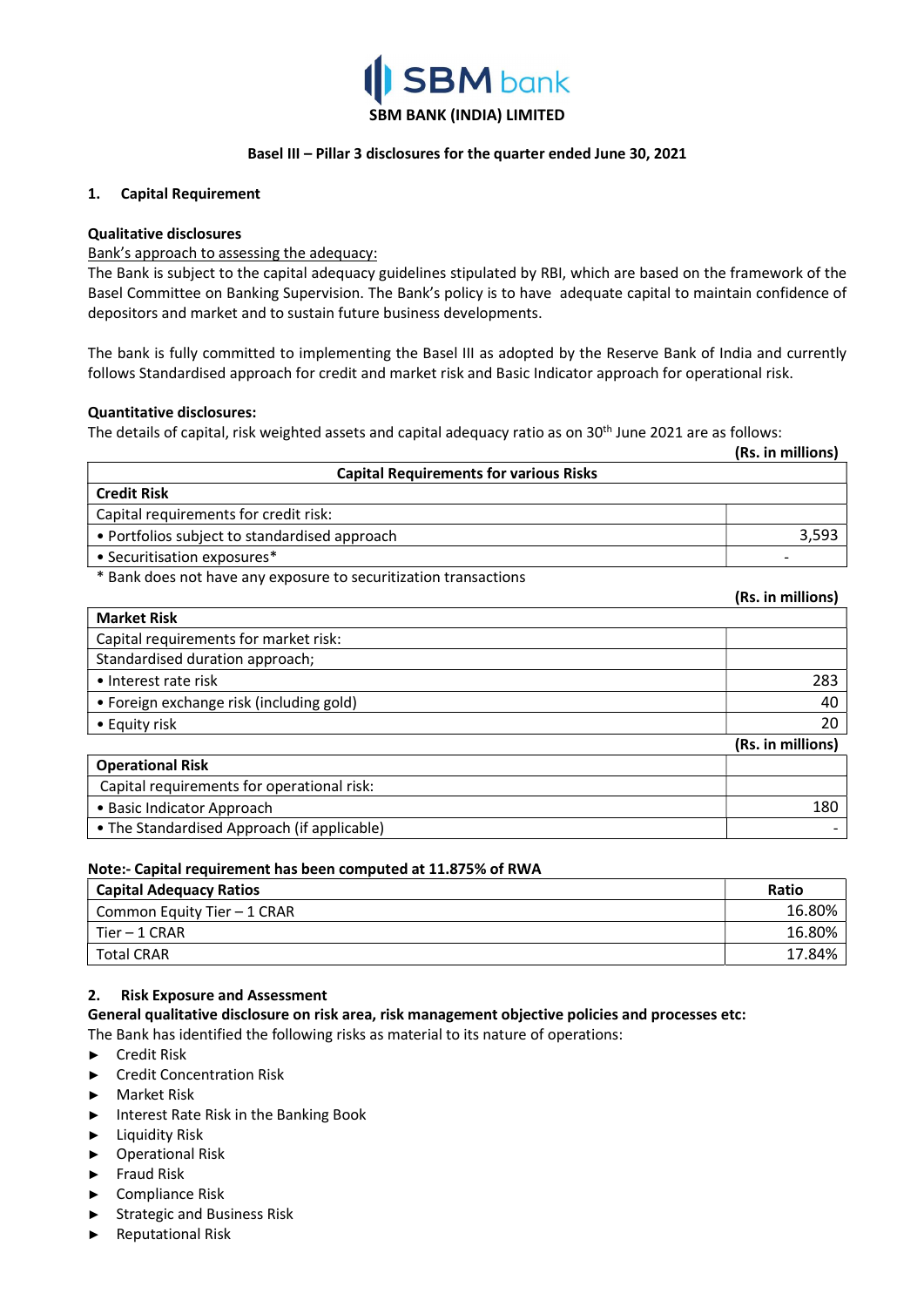

► Fintech Risk

### Risk Management framework

### **Overview**

The Bank's risk management framework is embedded in the business through the different levels supported by an appropriate level of investment in information technology and its people.

### Credit Risk

The Bank has a comprehensive credit risk framework to manage Credit Risk, in a uniform and consistent manner.

► Bank maintains independence and integrity of credit decision-making, credit under working function is segregated from loan origination.

► Bank adheres to the RBI prudential requirements with respect to lending norms.

► All credit proposals are analysed through borrower's historical financial statements and projections, which includes a thorough review of traditional methods of ratio analysis, evaluation of asset conversion cycle, balance sheet structure (liquidity, capitalization, and maturity schedule of liabilities), cash flow and FX exposure.

► As a matter of policy, all credit facilities are reviewed / renewed annually. An account would be classified as NPA based on RBI guidelines.

### Credit Concentration Risk

Credit Concentration Risk arises mainly on account of concentration of exposures under various categories including industry, products, geography, sensitive sectors, underlying collateral nature and single/group borrower exposures. Limits have been stipulated on single borrower, borrower group and industry. Limits on countries and bank counterparties have also been stipulated. In addition, a framework has been created for managing concentration risk.

### Credit risk: General disclosures

### Qualitative Disclosures

### (a) Credit quality of Loans and Advances

All loans and advances in the Bank are classified according to asset quality, nature and number of days in arrears in accordance with RBI guidelines. For accounting purposes, definition of RBI for past due and impaired assets are adopted. Standard accounts include all facilities which demonstrate good financial condition, minimum risk factors and capacity to repay in line with the original terms of sanction.

### Non-Performing Assets

Non-performing assets are those loans for which the Bank determines that it is probable that it will be unable to collect all principal and interest due according to the contractual terms. As of  $30<sup>th</sup>$  June, 2021 bank has nonperforming assets, net off provision (Gross NPA less Provision), amounting to INR 277 Mio.

The Bank has adopted the Standardised Approach under Basel III for credit risk.

### Total Gross Credit Risk Exposure Including Geographic Distribution of Exposure

|                              |                          |                            | (Rs. in millions) |
|------------------------------|--------------------------|----------------------------|-------------------|
|                              |                          | 30 <sup>th</sup> June 2021 |                   |
| <b>Exposure distribution</b> | <b>Fund based</b>        | Non-fund based             | Total             |
| Domestic                     | 30,101                   | 6,422                      | 36,523            |
| Overseas                     | $\overline{\phantom{0}}$ |                            |                   |
| <b>Total</b>                 | 30,101                   | 6.422                      | 36,523            |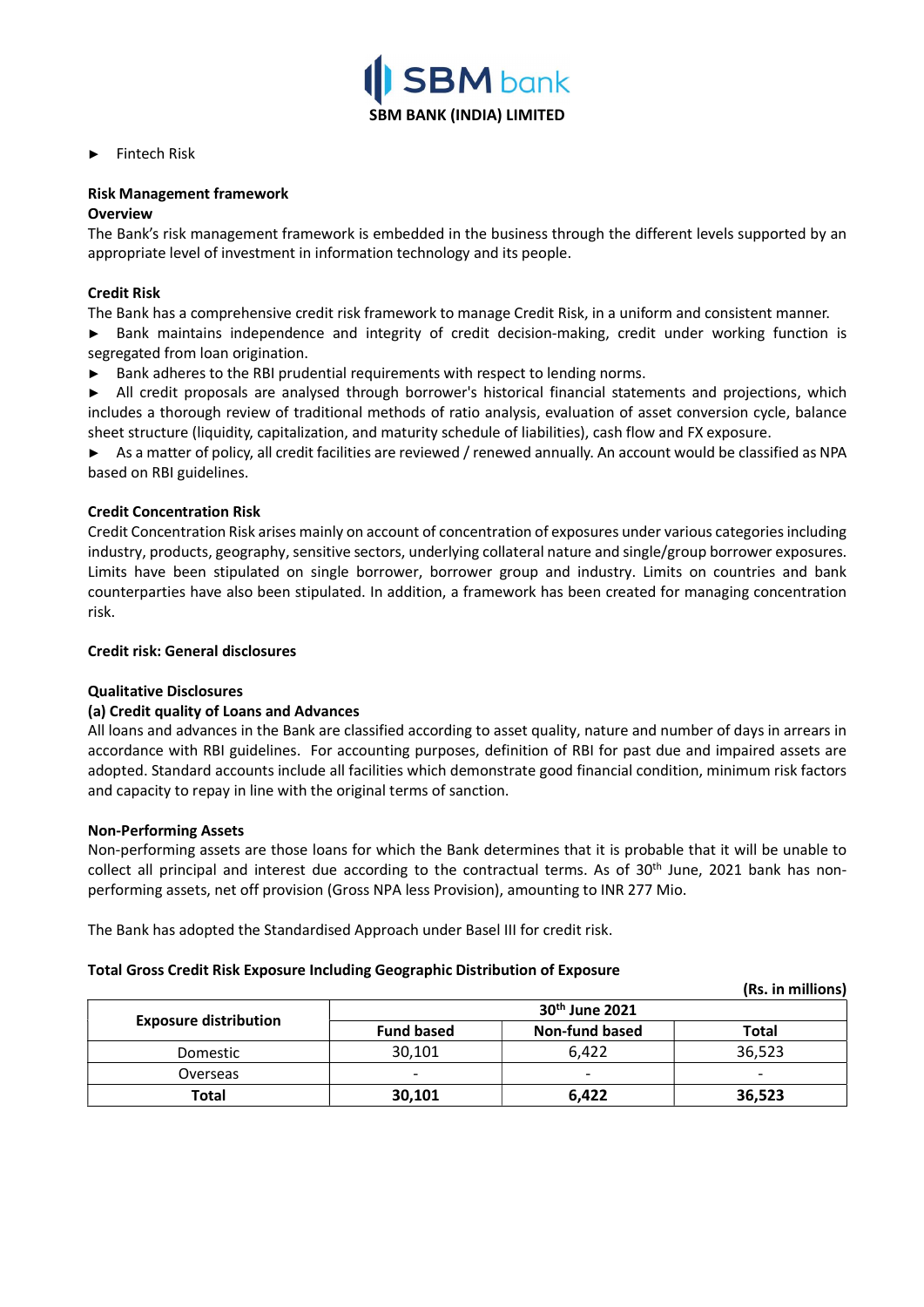

### Distribution of Credit Risk Exposure by Industry Sector

|                                          |                   | (Rs. in millions)            |
|------------------------------------------|-------------------|------------------------------|
| <b>Industry Classification</b>           | Amount            |                              |
|                                          | <b>Fund Based</b> | <b>Non-Fund Based</b>        |
| <b>Advances against Fixed Deposits</b>   | 21                | 520                          |
| <b>Agriculture and Allied Activities</b> | 135               |                              |
| All Engineering                          | 1,291             | 82                           |
| Automobile & Auto Ancillary              | 500               |                              |
| Aviation                                 |                   | 68                           |
| <b>Basic Metal and Metal Products</b>    | 1,212             | 445                          |
| Beverage & Tobacco                       | 329               | $\overline{\phantom{a}}$     |
| Cement and Cement Products               | 591               | 194                          |
| <b>Chemicals and Chemical Products</b>   | 1,643             | 264                          |
| <b>Commercial Real Estate</b>            | 1,962             | 5                            |
| <b>Computer Software</b>                 |                   | 175                          |
| Construction                             | 39                | 75                           |
| <b>Credit Card Receivables</b>           | 1,577             |                              |
| <b>Food Processing</b>                   | 1,028             | 59                           |
| Gems and Jewellery                       | 497               | $\qquad \qquad -$            |
| <b>Housing Loans</b>                     | 544               | $\overline{a}$               |
| Infrastructure                           | 4,087             | 1,126                        |
| Leather and Leather products             | 487               |                              |
| Mining and Quarrying                     | 700               | 166                          |
| <b>NBFC</b>                              | 4,916             | 24                           |
| Other industries                         | 190               | $\overline{2}$               |
| Other Retail Loans                       | 2,668             | 92                           |
| <b>Other Services</b>                    | 3,421             | 1,746                        |
| Paper and Paper Products                 | 540               | $\qquad \qquad \blacksquare$ |
| <b>Professional services</b>             | 248               | 0                            |
| <b>Retail Trade</b>                      | 498               |                              |
| Rubber, Plastic and their Products       | $-0$              | $\overline{\phantom{0}}$     |
| <b>Textile</b>                           | 224               | $\overline{\phantom{0}}$     |
| Tourism, Hotel and Restaurants           | 49                |                              |
| <b>Transport Operators</b>               | 39                |                              |
| Vehicle/Auto Loans                       | -0                |                              |
| Vehicles, Vehicle Parts and Transport    |                   |                              |
| Equipments                               |                   | 91                           |
| <b>Wholesale Trade</b>                   | 665               | 1,241                        |
| Wood and Wood Products                   |                   | 47                           |
| <b>Total</b>                             | 30,101            | 6,422                        |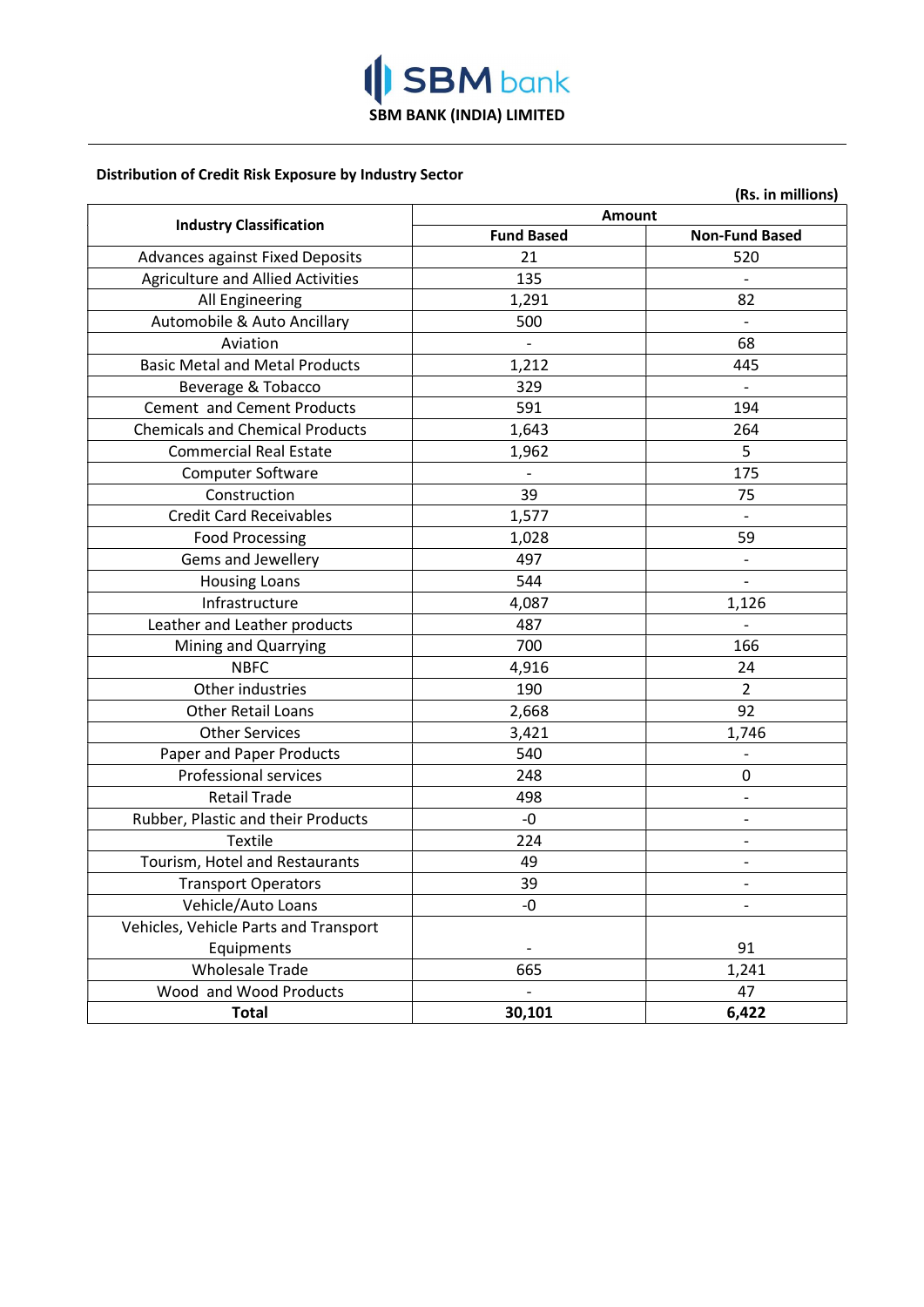# **SBM** bank SBM BANK (INDIA) LIMITED

As on 30<sup>th</sup> June 2021, the Bank's exposure to the industries stated below was more than 5% of the total gross credit exposure (outstanding):

| (Rs. in millions) |                                        |                                                  |  |
|-------------------|----------------------------------------|--------------------------------------------------|--|
| Sr.<br>No.        | <b>Industry Classification</b>         | Percentage of the total<br>gross credit exposure |  |
| 1                 | Infrastructure                         | 14.93%                                           |  |
| $\mathcal{P}$     | <b>NBFC</b>                            | 13.54%                                           |  |
| 3                 | <b>Other Services</b>                  | 10.54%                                           |  |
| 4                 | <b>Chemicals and Chemical Products</b> | 7.11%                                            |  |
| 5                 | <b>Other Retail Loans</b>              | 6.85%                                            |  |
| 6                 | <b>Commercial Real Estate</b>          | 6.37%                                            |  |
|                   | <b>Basic Metal and Metal Products</b>  | 5.92%                                            |  |

### Breakdown of assets

Residual Contractual Maturity Breakdown of Assets as of 30<sup>th</sup> June 2021

|                                     |                              |                             |                                               |                    |                 |                               | (Rs. in millions)        |
|-------------------------------------|------------------------------|-----------------------------|-----------------------------------------------|--------------------|-----------------|-------------------------------|--------------------------|
| <b>Maturity</b><br>buckets          | Cash                         | <b>Balances</b><br>with RBI | <b>Balances</b><br>with other<br><b>banks</b> | <b>Investments</b> | <b>Advances</b> | <b>Fixed</b><br><b>Assets</b> | <b>Other</b><br>assets   |
| 1day                                | 18                           |                             | 4,798                                         | 8,068              | 131             | $\overline{\phantom{a}}$      | 361                      |
| 2 to 7 days                         | $\qquad \qquad \blacksquare$ | 139                         |                                               | 1                  | 875             |                               | $\overline{2}$           |
| 8 to 14 days                        | -                            | $\overline{\phantom{a}}$    | $\overline{\phantom{0}}$                      |                    | 198             | $\overline{\phantom{a}}$      | $\mathbf 0$              |
| 15 to 30 days                       | $\qquad \qquad \blacksquare$ | 77                          | ٠                                             |                    | 322             | $\overline{\phantom{a}}$      | $\overline{\phantom{a}}$ |
| 31 days to 2 months                 | $\overline{\phantom{a}}$     | 66                          | $\overline{a}$                                |                    | 2,520           | $\overline{\phantom{a}}$      | 216                      |
| Over 2 months and<br>upto 3 Months  |                              | 71                          |                                               | 993                | 1,034           |                               | 43                       |
| Over 3 months and<br>upto 6 Months  |                              | 139                         |                                               | 1,276              | 1,608           |                               | 151                      |
| Over 6 months and<br>upto 12 Months |                              | 462                         |                                               | 2,011              | 887             |                               | 29                       |
| Over 1 year and<br>upto 3 years     |                              | 376                         |                                               | 798                | 10,812          |                               | 79                       |
| Over 3 years and<br>upto 5 years    |                              | 23                          |                                               | 1,246              | 7,276           |                               | 31                       |
| Over 5 years                        |                              | 4                           | -                                             | 622                | 4,438           | 563                           | 771                      |
| <b>Total</b>                        | 18                           | 1,357                       | 4,798                                         | 15,015             | 30,101          | 563                           | 1,683                    |

### Movement of NPAs

|                                | (Rs. in millions) |
|--------------------------------|-------------------|
| <b>Particulars</b>             | <b>Amount</b>     |
| <b>Amount of NPAs (Gross)</b>  |                   |
| • Substandard                  | 30                |
| • Doubtful 1                   | 3                 |
| • Doubtful 2                   | 578               |
| • Doubtful 3                   | 201               |
| $\bullet$ Loss                 | 84                |
| <b>Net NPAs</b>                | 277               |
| <b>NPA Ratios</b>              |                   |
| • Gross NPAs to gross advances | 2.92%             |
| • Net NPAs to net advances     | 0.92%             |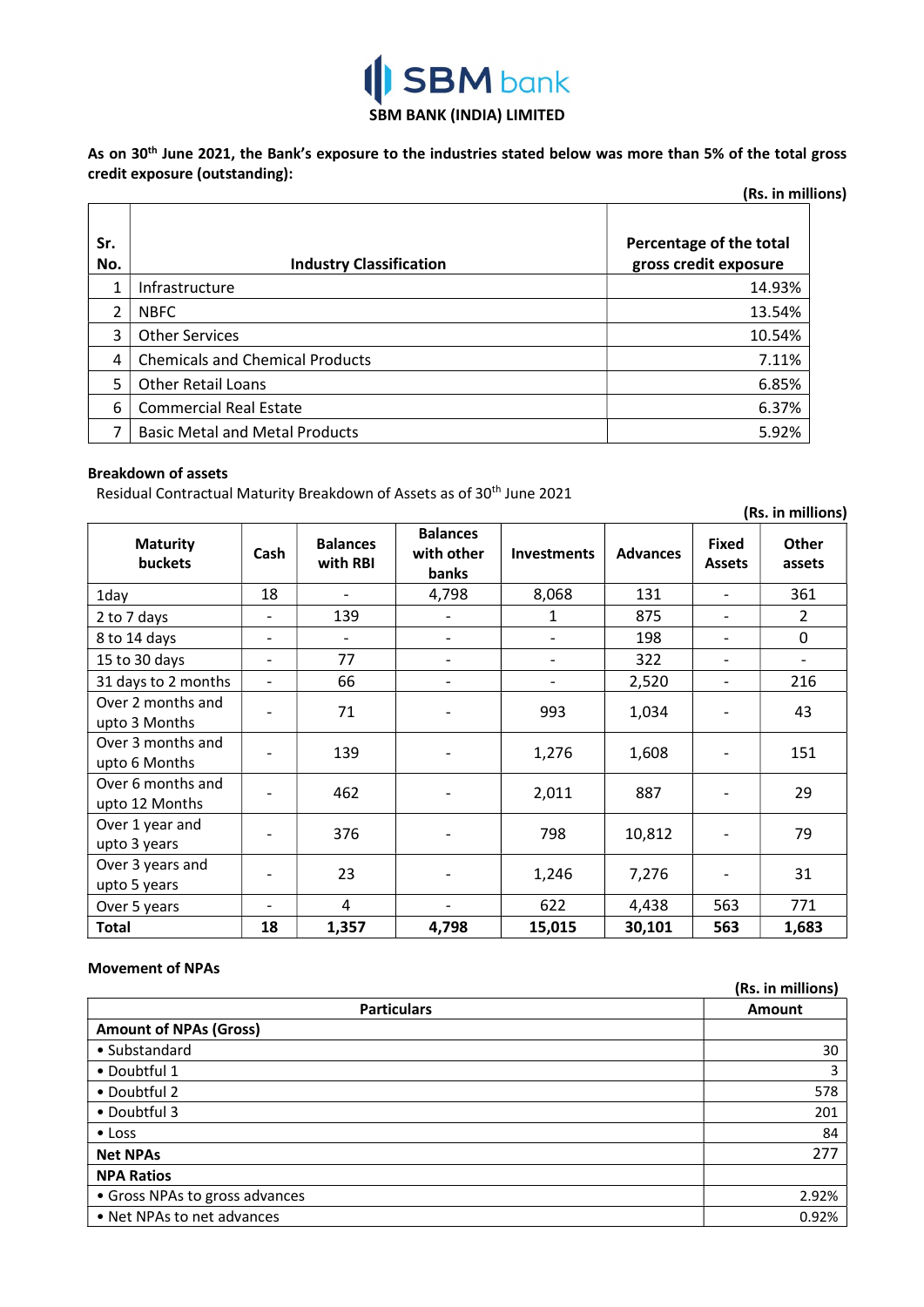

| <b>Movement of NPAs (Gross)</b>               |     |
|-----------------------------------------------|-----|
| Opening balance (1st April, 2021)             | 884 |
| Additions                                     |     |
| Reductions                                    | a   |
| Closing balance (30 <sup>th</sup> June, 2021) | 896 |

### Movement of specific provisions and general provisions

|                                            |                   | (₹ in millions)           |
|--------------------------------------------|-------------------|---------------------------|
|                                            | <b>Specific</b>   |                           |
| <b>Movement of Provisions</b>              | <b>Provisions</b> | <b>General Provisions</b> |
| Opening balance (1st April, 2021)          | 622               | 153                       |
| Provisions made during the period          | 6                 |                           |
| Write-off/ write-back of excess provisions | 9                 |                           |
| Closing balance (30th June, 2021)          | 619               | 154                       |

\*\* includes Floating and Counter-cyclic Provisions

### In addition, write-offs and recoveries that have been booked directly to the income statement should be disclosed separately.

|                                                                   | (Rs. in millions) |
|-------------------------------------------------------------------|-------------------|
| Write-offs that have been booked directly to the income statement |                   |
| Recoveries that have been booked directly to the income statement |                   |

## Note: SBM India does not have any overseas branches.

# Geography wise Distribution of NPA and Provision – Position

|                      |                 |                 | (Rs. in millions) |
|----------------------|-----------------|-----------------|-------------------|
| <b>Particular</b>    | <b>Domestic</b> | <b>Overseas</b> | Total             |
| ์ Gross NPA          | 896             |                 | 896               |
| Specific Provision** | 619             |                 | 619               |

\*\* includes Floating and Counter-cyclic Provisions

### Breakup of NPA by major Industries– Position

|                                    |                                           | (Rs. in millions)           |  |
|------------------------------------|-------------------------------------------|-----------------------------|--|
|                                    | Total (As of 30 <sup>th</sup> June, 2021) |                             |  |
| <b>Particulars</b>                 | <b>Gross NPA</b>                          | <b>Specific Provision**</b> |  |
| Food Processing                    | 83                                        | 83                          |  |
| Housing Loans                      | 16                                        | 14                          |  |
| Infrastructure                     | 686                                       | 424                         |  |
| Other industries                   | 0                                         | 0                           |  |
| <b>Other Retail Loans</b>          | 17                                        | 4                           |  |
| Rubber, Plastic and their Products | 88                                        | 88                          |  |
| Vehicle/Auto Loans                 | 6                                         | 6                           |  |
| <b>Total</b>                       | 896                                       | 619                         |  |

\*\* includes Floating and Counter-cyclic Provisions